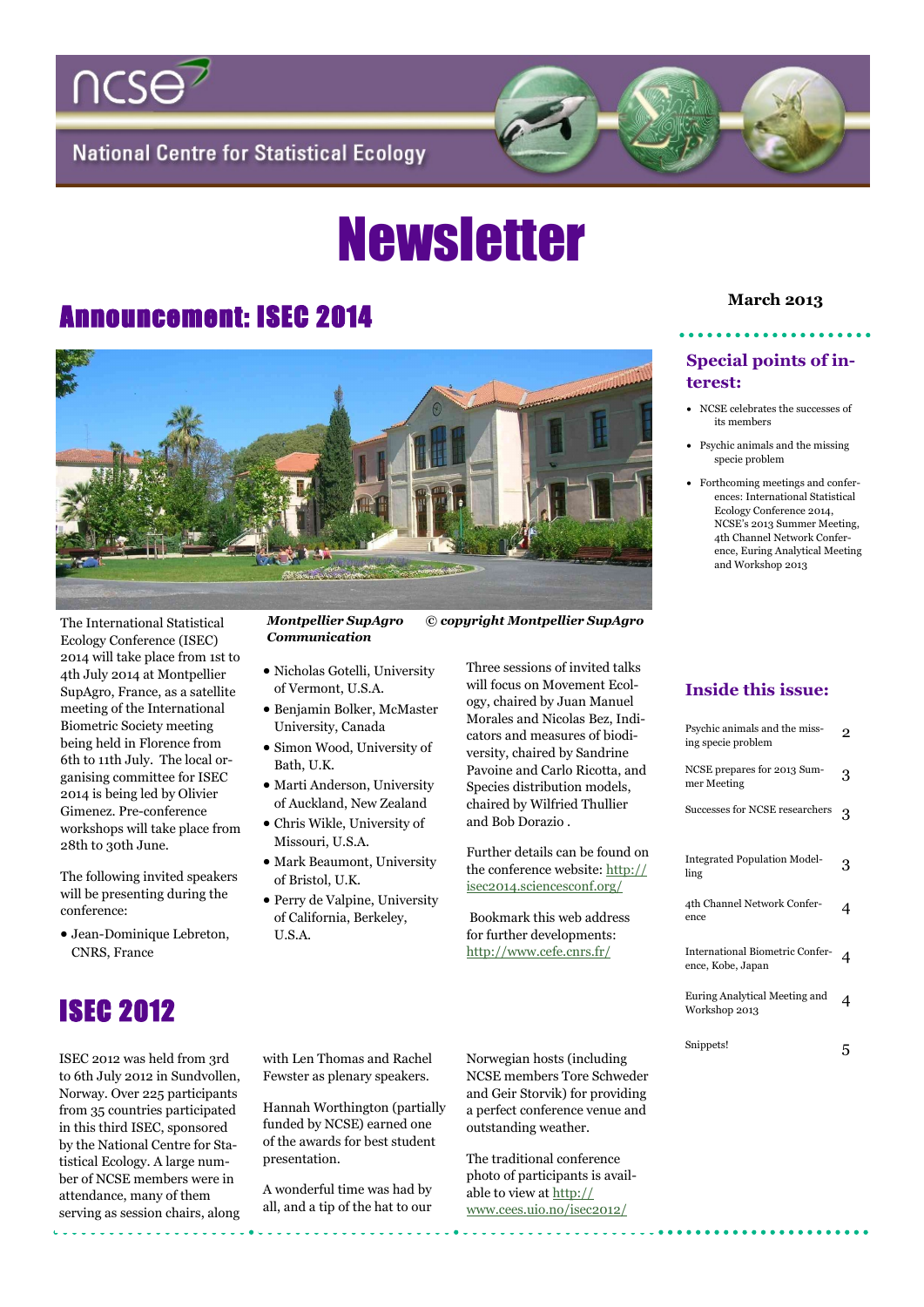

### Psychic animals and the missing specie problem

The use of psychic animals to predict results at international football championships is becoming increasingly popular. For example, an octopus was used to predict results (with some success) at the 2010 world cup. For the recent European championships a variety of different species were getting into the act (footballing pigs, rat-eating pythons). I'd been thinking about this for some time (as you do) and an article in the Guardian newspaper led me to work out some simple maths. Perhaps more pertinent to the NCSE, the problem is very similar to problems in ecology about unobserved species. More on that later.

The Guardian article reported concerns from animal welfare charities about the numbers of psychic animals (PAs) being used for prediction. So, an obvious question is: "How many PAs would you need if you wanted to make sure that the probability was high (say 90%) that at least one PA would correctly predict all 31 results in the championships?"

Taking the role of a PA sceptic, let's assume that PAs choose the outcomes at random and that all predictions are independent. There were 24 group games in the championships and, for a particular team, each game could result in a win, loss or draw. Thus, the probability that these are chosen by a PA is 1/3 for each of these outcomes. In the knockout stages there were seven games and each of these could be a win or a loss.

Pr(single PA is unsuccessful in predicting all 31 results)

$$
= 1 - (1/3)^{24} (1/2)^7 = H
$$

So, out of *N* PAs, the probability that at least one of them succeeds in all 31 predictions is 1 minus the probability they all fail. That is

$$
P=1-H^N
$$

So, to answer the question above, we need to set *P* to 0.9 and solve for *N*. This gives

$$
N = \frac{\log(1 - P)}{\log(H)} = 8.3 * 10^{13}
$$

(1)

Assuming that *R* has coped with the small numbers properly, this is a lot of PAs. It is difficult to check the answer by simulation because the numbers are so big: but I did try 10,000,000 virtual psychic animals and none of them managed to predict all of the games. Of course, if the PAs perform better than random then the number needed in (1) will reduce. And if we could find a PA with perfect prediction powers then we could dispense with the other 83 trillion PAs.

In terms of conventional statistical ecology, I first met a similar problem to this in the early 1990s. A survey had been undertaken to search for patches of the Manila clam in Poole harbour. This was done to try to resolve a dispute between local fishermen (who claimed that the Manila clams being bred in cages were escaping and forming colonies which were seeing off all the local British clams) and MAFF (the forerunner of DEFRA). The fishermen (or fishers as they are now called in these more politically correct times) said that there were escaped Manila clams present in the harbour, MAFF said there weren't. The survey consisted of taking point samples from the seabed and checking to see if there were any Manila clams present. The survey didn't find any. MAFF said: "we told you so": the fishermen said "you didn't look hard enough".

Doing the maths for this involves questions like "Given a particular pattern of sampling" design (e.g. random, square lattice, triangular lattice) and that a single (circular) patch of Manila clams potentially exists, what is the radius of the patch such that if you don't observe it in *N* samples, you can be 90% sure that the patch radius is less than some value  $X$ ." Or, from a design perspective, how many negative samples do we need to take to ensure that there is a probability of at least 0.9 that there are no patches of Manila clam with radius greater than *X*.‖ (Barry and Nicholson, 1993). This second question is similar to the psychic animal problem from above where a PA corresponds to a sampling point. At its simplest level, the probability calculations involve working out the abilities of different sampling schemes to detect the patch and there are a few "1 minus" bits involved be-

#### Jon Barry, Cefas

cause you only need at least one point to hit the patch.

The problem can get more complicated if you start to make assumptions about the distribution of any particular patch size, the number of potential patches and even whether it/ they exist or not. As you can imagine, this can lead to Bayesian approaches (Nicholson and Barry, 2005). And, as illustrated above, there's always the design/inference thing to get your teeth into. For design: how many samples shall we take and in what pattern? For inference: we did what you told us and we didn't find any – what does this tell us? (Nicholson and Barry, 1998).

Other applications of this include looking for hotspots of pollution, archaeology (how many excavations on a site do we need to make sure we find something interesting) and even the search for weapons of mass destruction in Iraq (we've searched for them in *N* places and we've not found any yet …). Along with a former colleague, Mike Nicholson, we milked this one pretty much dry and we eventually gave up in 2005 (this last paper was a particular achievement for Mike as he was, sadly, killed in a cycling accident two years earlier).

#### **References**

Barry J and Nicholson M D (1993) Measuring the probabilities of patch detection for four spatial sampling schemes. *Journal of Applied Statistics*, **20**, 353-362.

Nicholson M and Barry J (1998) Inferences from Spatial Surveys about the Distribution of Patch Size of an Unobserved Species, *The Statistician, JRSS D*.

Nicholson M and Barry J (2005) Target detection from a classical and a Bayesian perspective. *Journal of Applied Statistics, 32,*  No. 5, pp 1-8.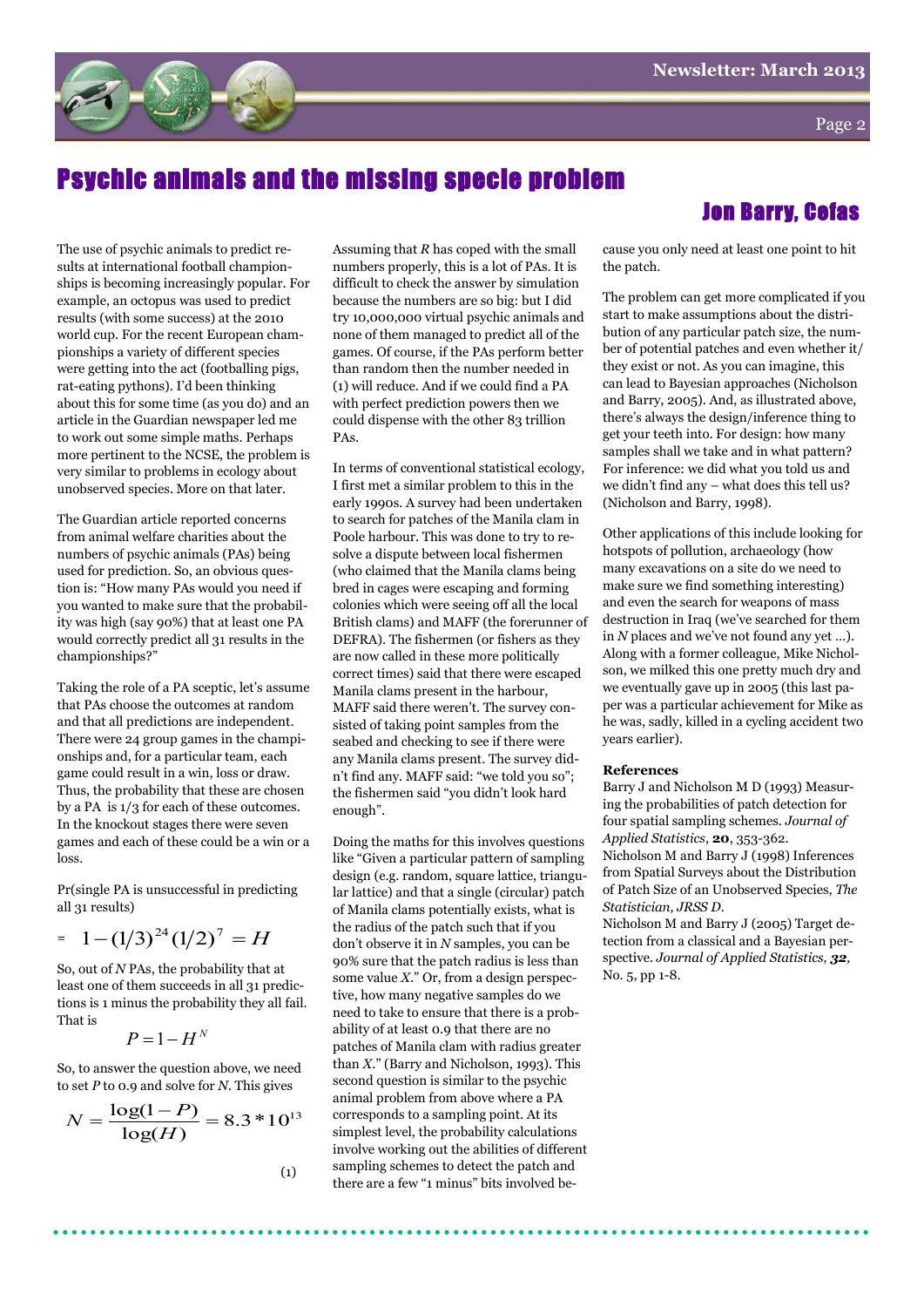

Page 3

### NCSE prepares for 2013 Summer Meeting

This year's NCSE Summer Meeting will be held from 15th to 19th July at the Lowestoft laboratory of the Centre for Environment, Fisheries and Aquaculture Science (Cefas - [http://www.cefas.defra.gov.uk/\).](http://www.cefas.defra.gov.uk/) Cefas is now a government agency, but still has strong links with DEFRA and provides the majority of public support for fisheries and sea-related issues. There is a slightly smaller laboratory at Weymouth that specialises in fish diseases and the aquaculture side of things.

Workshops offered during this meeting include:

- Hidden Markov models and their application in ecology, led by Roland Langrock, University of St Andrews
- Multilevel modelling using Stat-RJ, led by Bill Browne, University of Bristol
- A decade of species occupancy modelling: from start to current developments,

led by Guruzeta Guillera-Arroita and José Lahoz-Montfort, University of Mebourne

 Camera trapping: recent developments and future challenges, led by David Borchers, University of St Andrews, Marcus Rowcliffe, Institute of Zoology, and Greg Distiller, University of Cape Town.

There will also be two days of contributed paper sessions and a poster session. The deadline for submission of abstracts and further details are available on the [NCSE website.](http://www.ncse.org.uk/newsItem.aspx?ni=1272)

Two options are offered for the Wednesday afternoon trip—a coach will run to Southwold, where those who would like to relax can take in the local surroundings, whilst those who wish to be more energetic can embark on a walk back to Pakefield, taking in the delights of the old church of St An-



*Cefas Lowestoft Laboratory © M. J. Page*

drew at Cove Hithe, a hide from the bird reserve at Benacre Broad, the coastal heath area approaching Kessingland (to spot the Dartford Warblers), nesting little terns on the beach at Kessingl and numerous Sand Marten colonies in cliffs along the way.

### Successes for NCSE researchers

Congratulations to Richard Arnold, Ivy Liu and Shirley Pledger in New Zealand on the award of a three-year Marsden research grant, starting in 2013, for their project ‗Cluster Analysis for Ordinal Categorical Data'. This topic is an extension of the papers presented by Richard Arnold, Shirley Pledger and Michael Pocock at ISEC 2010 in Kent, on biclustering of binary and count data, with applications to ecological communities and networks. The extension to ordinal categorical data will have wide

applications, including to ecological data (e.g. trees recorded as low, medium or high, insects in different life stages, or plantpollinator links recorded as absent or having low, medium or high frequencies).

Congratulations also go to Rachel McCrea who has been awarded a NERC fellowship, Simon Wood who has been awarded an EPSRC fellowship and Ed Codling who has been awarded a BBSRC grant entitled ‗Assessment of dairy cow welfare through

predictive modelling of individual and social behaviour'.

NCSE has recently celebrated the award of a number of PhDs—congratulations go to Guruzeta Guillera-Arroita, José Lahoz-Montfort, Beth Norris and Lauren Oliver (University of Kent) ; Calum Brown, Glenna Evans, Danielle Harris, Theoni Photopoulos and Angelika Studeny (University of St Andrews).

### Integrated Population Modelling

On 24th September 2012, ecologists and statisticians participated in a joint meeting of the Environmental Statistics Section of the Royal Statistical Society, British and Irish region of the Biometric Society and the Computational Ecology Special Interest Group of the British Ecological Society.

The meeting on Integrated Population Modelling started with a tutorial talk on Integrated Population Modelling by Takis Besbeas, Athens University of Business and Economics and the University of Kent.

Over lunch 8 posters were presented, cov-

ering both the theoretical and applied aspects of integrating different data sets.

In the afternoon four speakers presented their work. Takis Besbeas gave another talk, on Recent Developments in Integrated Population Modelling, Fitsum Abadie, Centre D'Ecologie Fonctionnelle & Evolutive, spoke on Combining Demographic and Population Count Data to Estimate Immigration Rate and the Strength of Density Dependence, Jason Matthiopoulos, University of Glasgow, spoke about how statespace modelling reveals the proximate causes of harbour seal population declines

#### *"Joint meeting showcases NCSE research"*

and Allan Tucker, Brunel University, spoke on Dynamic Probabilistic Models for Predicting Regime Shifts in Fish Populations.

The meeting ended with a discussion led by Byron Morgan, University of Kent.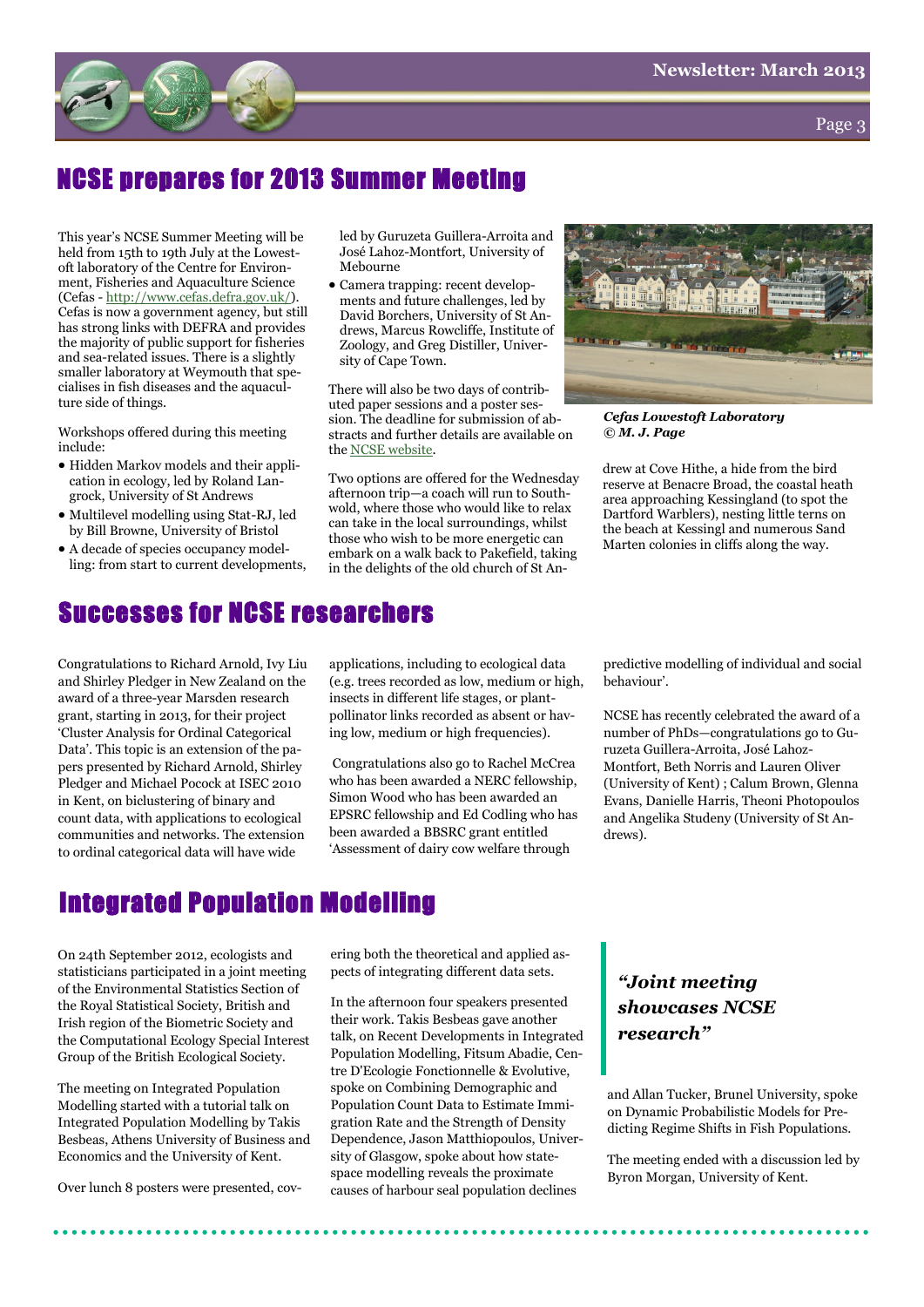

Page  $\angle$ 

### 4th Channel Network Conference

The International Biometric Society Channel Network Conference is being held from Wednesday 3rd to Friday 5th July 2013 at the University of St Andrews. For further conference information see:

[http://bir.biometricsociety.org/events/](http://bir.biometricsociety.org/events/channelnetworkconference) [channelnetworkconference](http://bir.biometricsociety.org/events/channelnetworkconference)

One of the invited sessions of this meeting is on Statistical Ecology (with speakers, David Borchers, University of St Andrews, Eleni Matechou, Oxford University, and Jerome Dupuis, Université Paul Sabatier, Toulouse), with further invited sessions on Mixed Modelling and Advances in Genomics. There are two pre-conference half-day workshops on Parameter Redundancy (Diana Cole, University of Kent) and Current Methods in Mixed Modelling (Peter Diggle, University of Lancaster). The keynote speaker is Geert Verbeke, KU Leuven, and the conference will also include the Fisher Memorial Lecture by David Spiegelhalter, Cambridge.

*"Further details of the 4th Channel Network Conference are available on the [IBC website](http://bir.biometricsociety.org/events/channelnetworkconference)"*

#### International Biometric Conference, Kobe, Japan

NCSE was well represented at the XXVIth International Biometric Conference, held in Kobe, Japan, August 26-31, 2012.

Speakers in the session Novel Statistical Methodology and its Application in Marine Ecology and Fisheries Research, included Mark Bravington (Close-kin genetics for fisheries assessment and management: two examples), Hans Skaug (Inferring demographic structure of whales from DNA profiles) and Simon Wood (Spatial components in smooth ecological models).

Byron Morgan organised the session New

Developments in Statistical Ecology, and the speakers were Simon Bonner (Markrecapture of whale sharks with multiple, natural marks), Janine Illian (Complex spatial and spatio-temporal point process modelling with applications in ecology), Martin Ridout (Effect of early-life covariates on meerkat longevity), and the discussant was Rachel Fewster.

*Participants are welcomed to the Conference dinner © Byron Morgan*



#### Euring Analytical Meeting and Workshop, 2013

The next Euring Analytical Meeting and Workshop will be held in Athens, Georgia, USA, 28 April - 4 May, 2013.

The list of sessions and plenary speakers is given below.

- Spatial Models (Plenary speaker: Chris Wikle) - includes spatially explicit mark-recapture
- Population monitoring (Plenary speaker: John Sauer) - includes monitoring change in population size using marked and/or unmarked individuals and methods to address variation in detectability
- Uncertain states and covariates (Plenary speaker: Simon Bonner)
- Individual variation (Plenary speaker: Olivier Gimenez)
- State-space modelling (Plenary speaker: Takis Besbeas)
- Occupancy modelling (Plenary speaker: Larissa Bailey)
- Methodological advances (Plenary speaker: Matthew Schofield)
- Large-scale spatial analysis of encounter data (Plenary speaker: Kasper Thorup) - includes estimation of migration routes/dispersal/connectivity between

*"For further details of the Euring meeting, see [http://www.phidot.org/](http://www.phidot.org/euring/) [euring/](http://www.phidot.org/euring/)"*

breeding and wintering populations while addressing differential detectability.

For further details, see: [http://](http://www.phidot.org/euring/) [www.phidot.org/euring/](http://www.phidot.org/euring/)